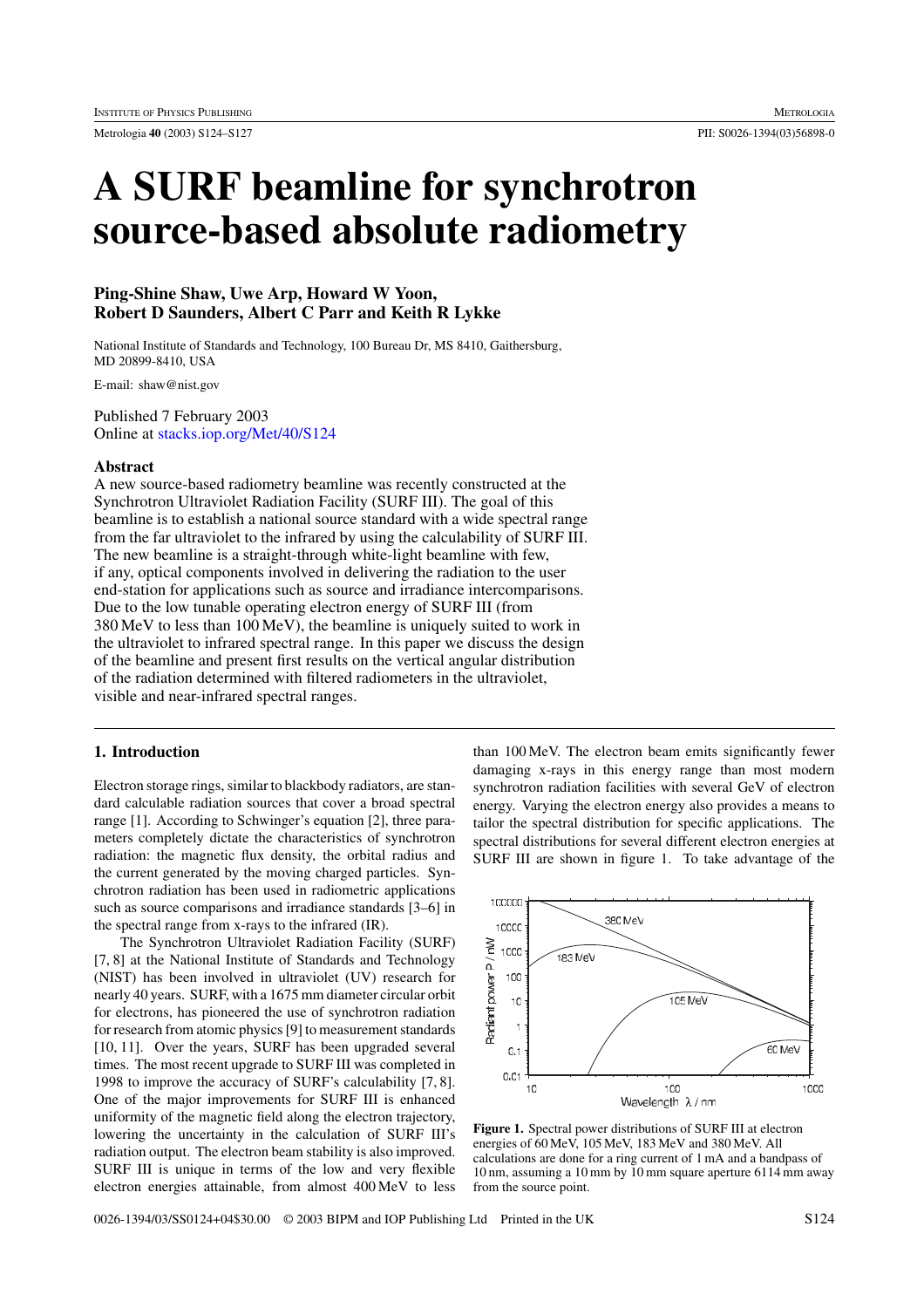improved performance of SURF III as a standard source, a new beamline was recently designed and constructed to expand our capabilities in source-based radiometry [12, 13]. Using this beamline, radiation from a test source can be characterized by comparing its radiation with SURF's output using devices such as filtered radiometers and spectroradiometers. The beamline is a white-light beamline that delivers the calculable SURF radiation to the user end-station. In addition, in the front section of the beamline an array of photodiodes monitors the electron beam current and also diagnoses electron beam conditions. To verify the calculation of the radiation in the beamline, one of the first tests was to measure the angular distribution of the synchrotron radiation in the direction perpendicular to the electron orbital plane. We describe the beamline (beamline 3) and these experimental results.

## **2. Beamline description**

A diagram of the new radiometric beamline is shown in figure 2 (top view). The synchrotron radiation from the storage ring propagates unobstructed to a user's end-station centred 6100 mm from the tangent point where the radiation originates. This long distance to the end-station is critical in achieving better uniformity of the radiation over the area of a user's detector because the distribution of synchrotron radiation is highly dependent on angle. The end-station is constructed of stainless steel tubes with a diameter of 150 mm. This allows the mapping of the synchrotron radiation intensity 10 mrad above and below the electron orbital plane. This mapping is particularly important in finding the orbital plane of the electron beam and aligning detectors with it.

## *2.1. Baffle system*

Also shown in figure 2 are several baffles installed throughout the beamline. These baffles are not used as defining apertures but instead are applied to reduce the amount of scattered light reaching the end-station. Without the baffle system, we observed significant scattered light caused by grazing incidence reflections from the vacuum stainless steel walls. All baffles were designed as wedged cavities for trapping light and were coated with a layer of graphite particles to reduce reflectance.

#### *2.2. Electron beam current monitor*

An electron beam current monitor is located 2473 mm from the tangent point in a ultra-high-vacuum chamber. The electron beam current is one of the three fundamental parameters, along with the radius of the electron beam orbit and the magnetic field, that fully characterize the synchrotron radiation. At SURF, the magnetic flux density and radiofrequency are used to determine the orbital radius and electron energy. The magnetic flux density is measured using an on-orbit magnetic field probe while the electron beam current is at present measured optically, by a photodiode monitoring the synchrotron radiation [14]. The absolute electron current is determined by counting electrons in the storage ring when the electron current is reduced to fewer than a few thousand electrons. The higher electron current is then extrapolated from the signal induced by a single electron in the storage ring. Of the three parameters, the electron beam current has the highest uncertainty. Therefore a new current monitoring system was included in the beamline. The electron beam current monitor in the new beamline is designed to improve the linearity of the existing current monitor and to provide lower uncertainty to supplement the existing unit. In addition, the new current monitor also serves as a diagnostic tool for electron beam conditions such as changes in position and size. A detailed discussion of the design and preliminary measurement results are presented in [12].

#### *2.3. End-station*

At present, the end-station is used to measure the irradiance of the synchrotron radiation using filter radiometers. The detectors are mounted on an arm of a motorized linear motion feedthrough, such that they can scan the radiation in the direction perpendicular to the electron orbital plane. For the measurements described in this paper, several filtered radiometers were mounted in the same vertical position on the linear motion feedthrough and simultaneously scanned in the vertical direction. A computer-controlled motor translated the linear motion feedthrough, and the currents from the two filtered radiometers during the scanning were recorded.



**Figure 2.** Schematic top view of the beamline baffle system along with (a) the SURF electron current measurement device, (b) adjustable horizontal and vertical aperture pairs (only one pair shown) and (c) user detectors in the end-station arrangement of photodiodes for the electron beam current.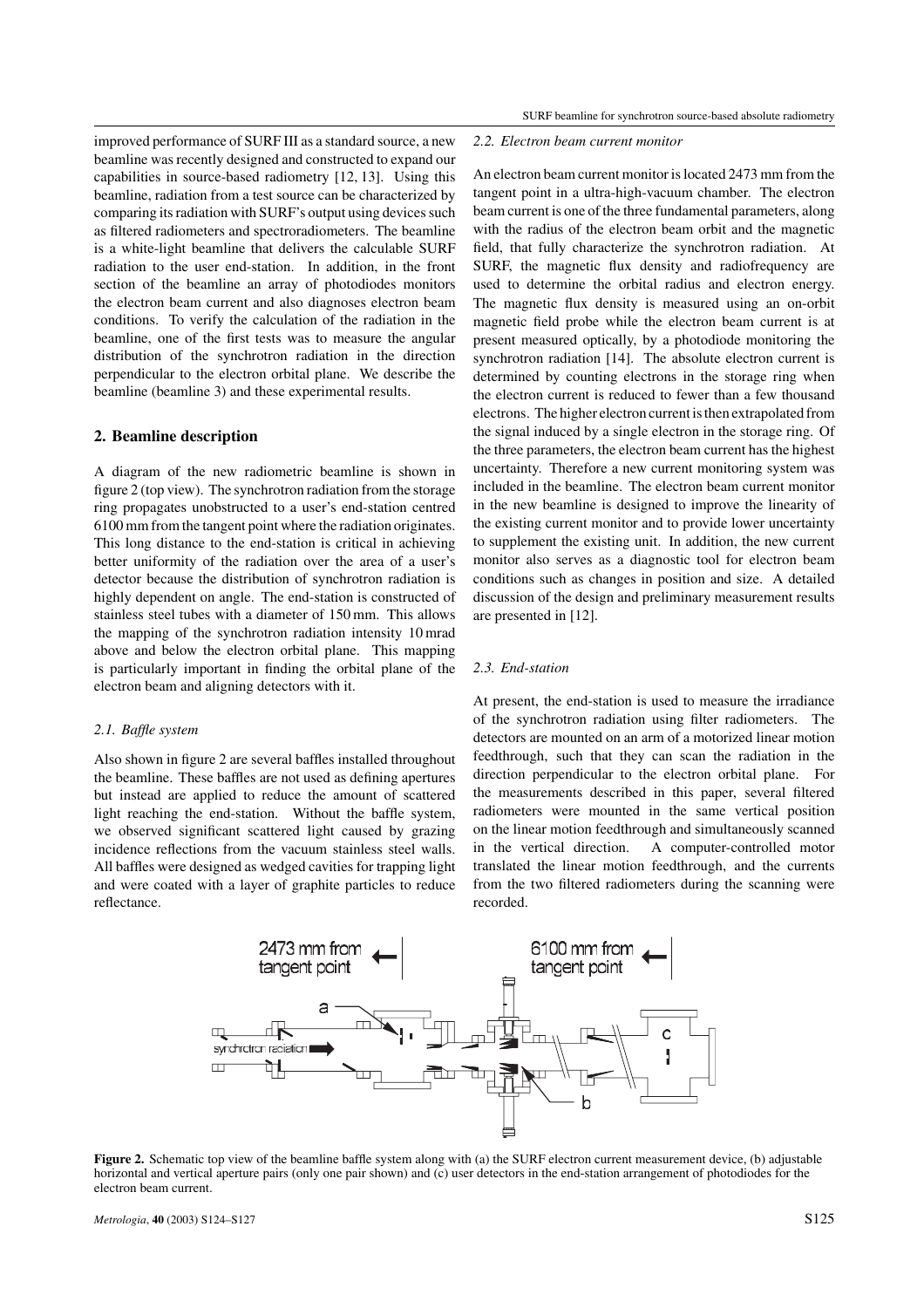

**Figure 3.** Calculated electron energy dependence of the optical power output for four wavelengths: 122 nm, 254 nm, 400 nm and 800 nm. A square of aperture 10 mm by 10 mm was assumed to be at a distance of 6114 mm from the tangent point. The bandpass of all filters was assumed to be 10 nm.

# **3. Results from filtered radiometers**

In figure 3 we show the dependence of the optical power on the electron energy for four different wavelengths.

As a first test of the performance of the beamline, we used filtered radiometers to scan the intensity distribution of the photon beam in the vertical direction. The filtered radiometers consisted of a precision aperture, a defusing quartz plate, an interference filter and a silicon photodiode. The filtered radiometers have a nominal spectral bandpass of 5 nm to 10 nm and are centred at wavelengths of 254 nm, 400 nm and 800 nm. The apertures are 3.5 mm in diameter. We measured the vertical intensity distribution of the beam at several different SURF electron energies. Figure 4 shows the results at electron energies of 380 MeV, 183 MeV and 105 MeV. The estimated relative uncertainties in these measurements are less than 0*.*5%. Preliminary analysis shows good relative agreement between the measurements displayed in figure 4 and calculations using the procedure described in [13].

At an energy of 380 MeV, the measured vertical distribution shows the classic double-peak structure, observable at radiation wavelengths much longer than the characteristic wavelength, which is  $\lambda_c = 8.52$  nm at 380 MeV. This is consistent with the predictions from Schwinger's theory [2]. The radiation collected in the central valley is linearly polarized in the plane of the electron orbit. The increase in intensity towards the two peaks results from the increasing contribution of vertically polarized light. Also, the width of the distribution is wavelength dependent and is wider at longer wavelengths. At 183 MeV the characteristic wavelength becomes  $\lambda_c = 76.36$  nm and the double-peak structure disappears at wavelengths of 254 nm and 400 nm. The intensity is also reduced, as expected from figure 3.

When the electron energy is reduced to 105 MeV, the characteristic wavelength is increased to  $\lambda_c = 404.22$  nm. This causes the double-peak structure to completely vanish for radiation of wavelengths 254 nm, 400 nm and 800 nm. Just as calculated in figure 3, the intensity is reduced even further. Note that these measurements were performed with filtered radiometers directly exposed to the synchrotron



**Figure 4.** Measured intensity distributions at wavelengths of 254 nm (top), 400 nm (middle) and 800 nm (bottom). The data were taken at electron energies of  $380 \text{ MeV}$  ( $\times$ ),  $183 \text{ MeV}$  (+) and  $105 \text{ MeV}$  ( $\circ$ ).

radiation. With electron beam currents typically less than 50 mA in the storage ring for the measurement, we observed no noticeable degradation of the filtered radiometers, even at 380 MeV. Therefore, this beamline provides an irradiance standard with a relative uncertainty below 0*.*5% that is accessible for use with typical radiometers. The irradiance responses of the 400 nm and 800 nm filtered radiometers were recently measured at the NIST facility for spectral irradiance and radiance responsivity calibrations using uniform sources (SIRCUS) [15] with an uncertainty of  $\approx 0.1\%$ . The irradiance response of the 254 nm filtered radiometer was measured using beamline 4 at SURF [16]. We are in the process of using these response measurements, along with the electron beam current and distance measurements, to quantitatively confirm the calculability of the SURF III radiation.

# **4. Conclusions**

A new beamline has been constructed at SURF III for sourcebased radiometry. Applications of this beamline include source calibrations and irradiance standards in the ultraviolet to infrared regions. Our first measurements using filtered radiometers at 254 nm, 400 nm and 800 nm qualitatively confirmed the angular distribution and total intensity of SURF radiation deduced from theoretical calculations.